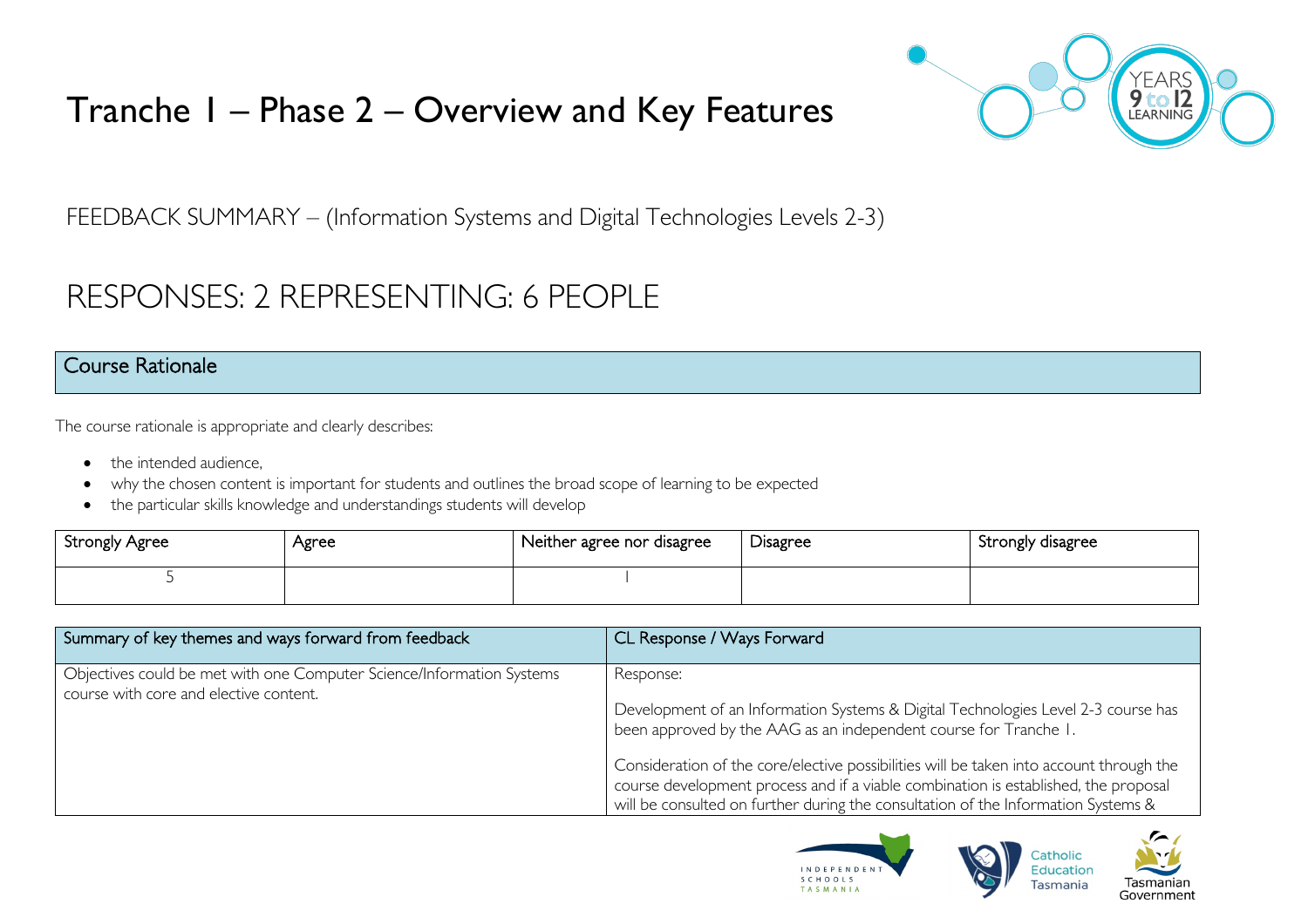|                                                                | Digital Technologies Level 2-3 course content and Tranche 2 Computer Science<br>consultation.                                                                                                                 |
|----------------------------------------------------------------|---------------------------------------------------------------------------------------------------------------------------------------------------------------------------------------------------------------|
| Suggestion: Inclusion of a work-based learning component.      | Response:                                                                                                                                                                                                     |
| Recommendation to change course name to reflect new direction. | Professional studies courses integrate exposure to professional environments,<br>processes and practices through hinquiry-based learning. This could include a work<br>placement.                             |
|                                                                | Way Forward:                                                                                                                                                                                                  |
| Use an alternative external assessment mechanism - no exam.    | Further exploration of the inclusion of opportunities for work exposure will be<br>undertaken during course development.                                                                                      |
|                                                                | Response:                                                                                                                                                                                                     |
|                                                                | A survey of possible course names was conducted during the December TAS ED<br>Talks Information Systems & Digital Technologies Level 2-3 and the course will be<br>renamed by the next phase of consultation. |
|                                                                | Response:                                                                                                                                                                                                     |
|                                                                | External assessment will be developed to align with the Professional Studies Profile.                                                                                                                         |

# Pathways In

The pathways in are appropriate and clearly describes all relevant pathways.

| <b>Strongly Agree</b> | Agree | Neither agree nor disagree | r.<br><b>Disagree</b> | Strongly disagree |
|-----------------------|-------|----------------------------|-----------------------|-------------------|
|                       |       |                            |                       |                   |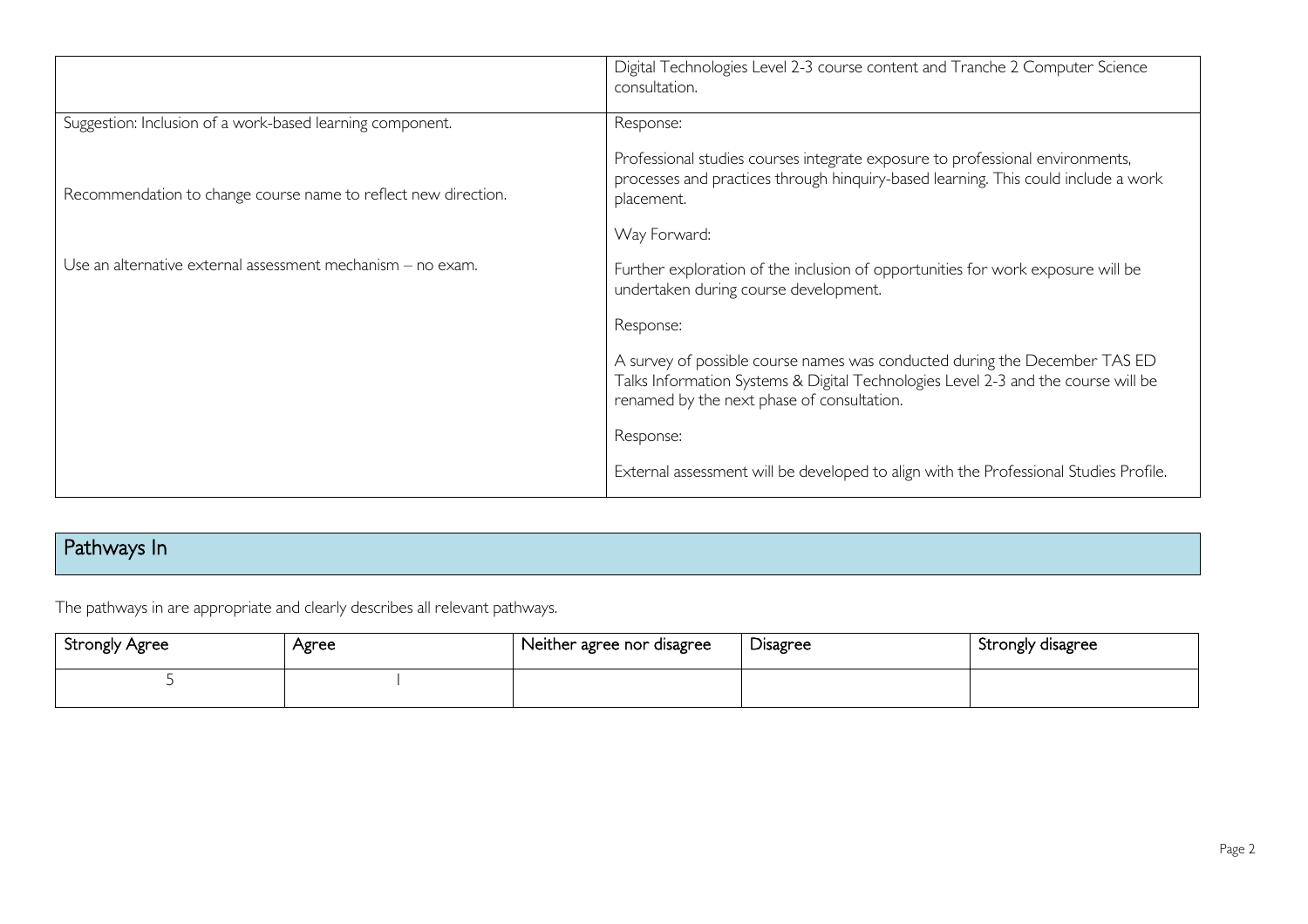| Summary of key themes and ways forward from feedback | CL Response / Ways Forward                                                                                                                                                 |
|------------------------------------------------------|----------------------------------------------------------------------------------------------------------------------------------------------------------------------------|
| No response.                                         | Response:<br>No response required.                                                                                                                                         |
| Potential pathways from suggested.                   | Response:<br>Phase 2 – Overview and Key Features document addressed Pathways in only.<br>Suggestions for pathways out will be considered as course development progresses. |

# Learning Outcomes

• Learning outcomes describe observable and measurable behaviours so that valid judgements can be made about whether students have achieved the learning outcomes and at what level.

• Clear learning outcomes are important because they communicate to students what they are expected to do as a result of successfully completing a course or module.

In consideration of the learning outcomes identified in this paper do they clearly describe what students will be able to do on successful completion of a course (or module of work)?

| Yes | No |
|-----|----|
|     |    |

| Summary of key themes and ways forward from feedback | CL Response / Ways Forward                                          |
|------------------------------------------------------|---------------------------------------------------------------------|
| No response.                                         | Response:                                                           |
|                                                      | No response required.                                               |
| Clear progression of Level 2 to 3 outcomes.          | Response:                                                           |
|                                                      | Progressions will be clearly articulated during course development. |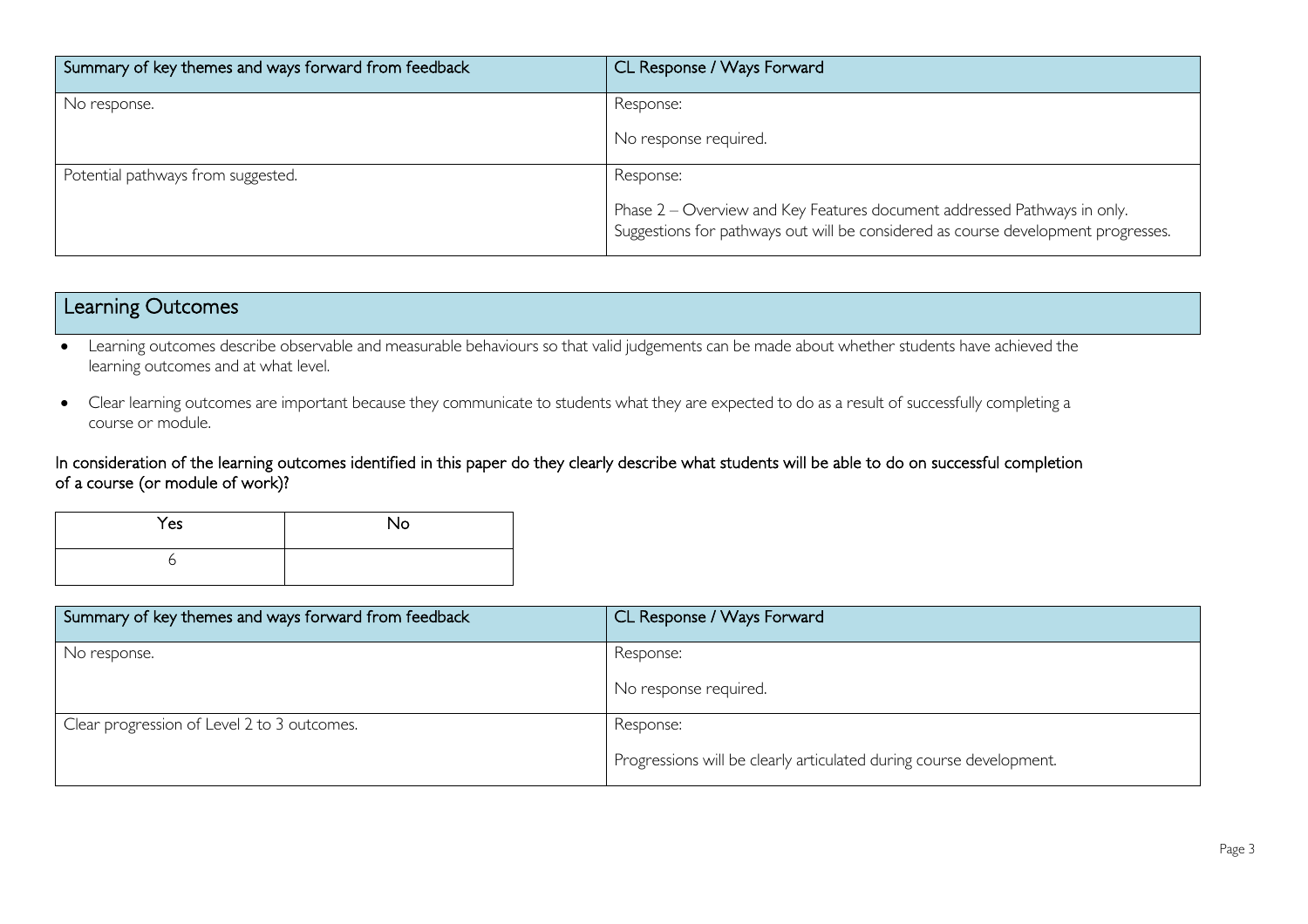## Course Structure

- All course structures for Tranche 1 courses are aligned to the Integrated Policy Model.
- All courses will be 150 hours in length and divided equally into three weighted modules of 50 hours each.

#### Do you agree with the proposed organisation of modules identified in this paper?

| Yes | <b>No</b> |
|-----|-----------|
|     |           |

| Summary of key themes and ways forward from feedback | CL Response / Ways Forward                                                                                                                           |
|------------------------------------------------------|------------------------------------------------------------------------------------------------------------------------------------------------------|
| No specific comment.                                 | Response:<br>No response required.                                                                                                                   |
| Model C preferred.                                   | Ways Forward:<br>The flexibility and agency enabled by the proposed Level 2 course structure Model C<br>will be retained through course development. |

## Delivery Sequence

Do you agree with the course delivery sequence proposed in this paper?

| Yes | No |
|-----|----|
|     |    |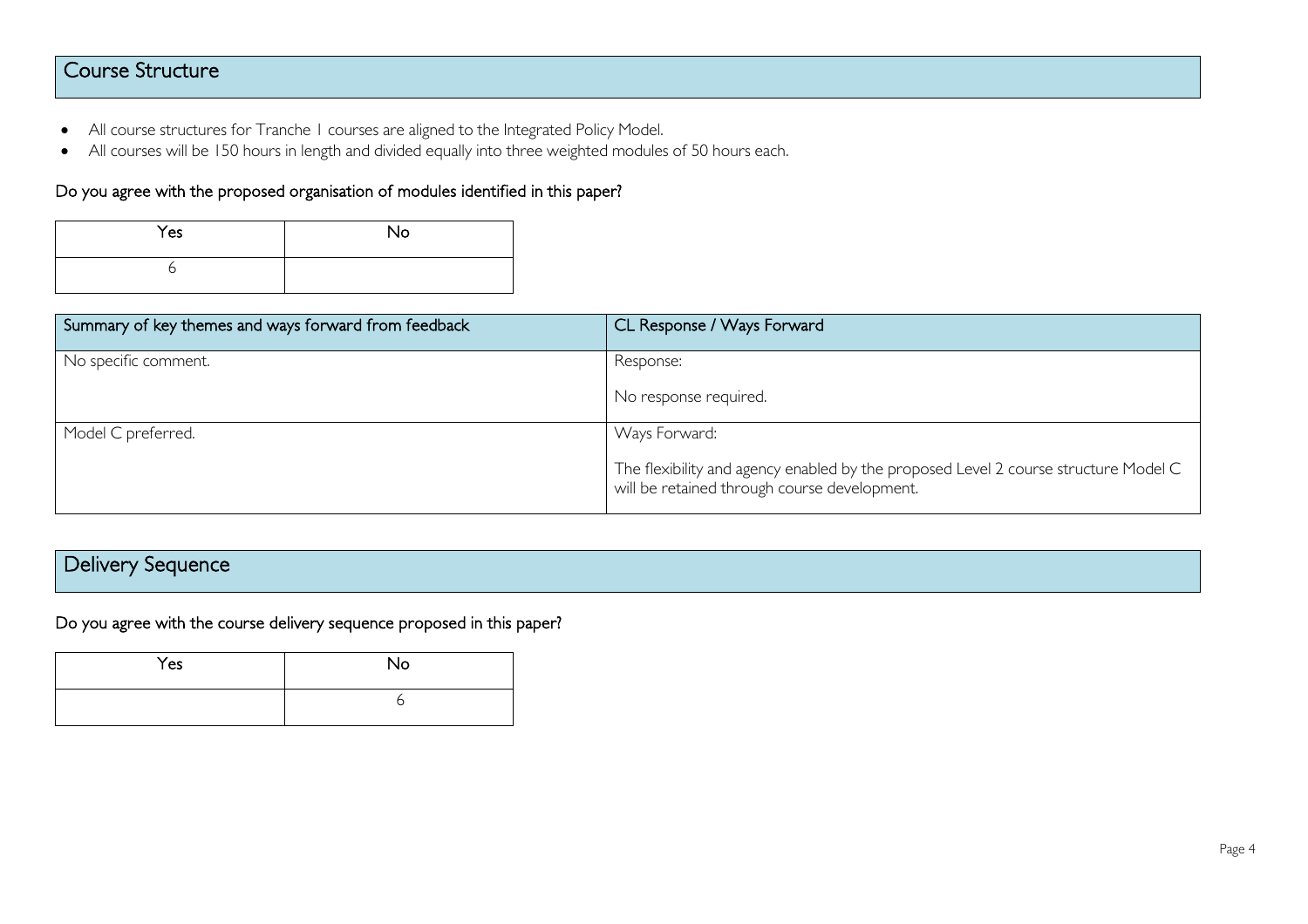| Summary of key themes and ways forward from feedback | CL Response / Ways Forward                            |
|------------------------------------------------------|-------------------------------------------------------|
| No specific comment.                                 | Response:<br>No response required.                    |
| No' as "not applicable' was not an option.           | Ways forward:                                         |
|                                                      | Course delivery to be developed through consultation. |

### Module Content

Please note that the descriptions of module content may vary from course to course for example:

- some will identify specific themes, concepts and topics to organise course content.
- some *may* enable teacher/learner choice of themes, concepts and topics.

#### Do you agree with the module content proposed in this this paper?

| Yes | No |
|-----|----|
|     |    |

| Summary of key themes and<br>ways forward from feedback  | CL Response / Ways Forward                                                                                                                                                                                   |
|----------------------------------------------------------|--------------------------------------------------------------------------------------------------------------------------------------------------------------------------------------------------------------|
| Model C preferred Level 2                                | Way Forward:                                                                                                                                                                                                 |
| option for content/delivery.                             | The flexibility and agency enabled by the proposed Level 2 course structure Model C will be retained through course development.                                                                             |
| Concern about duplication<br>related to project modules. | Response:                                                                                                                                                                                                    |
| Advantage in combining the<br>proposed course with       | Possible duplication implications to be managed through course development. Suggested themes for project modules may be provided<br>in a teaching and learning supplement as opposed to the course document. |
| Computer Science 2/3 and it is                           | Response:                                                                                                                                                                                                    |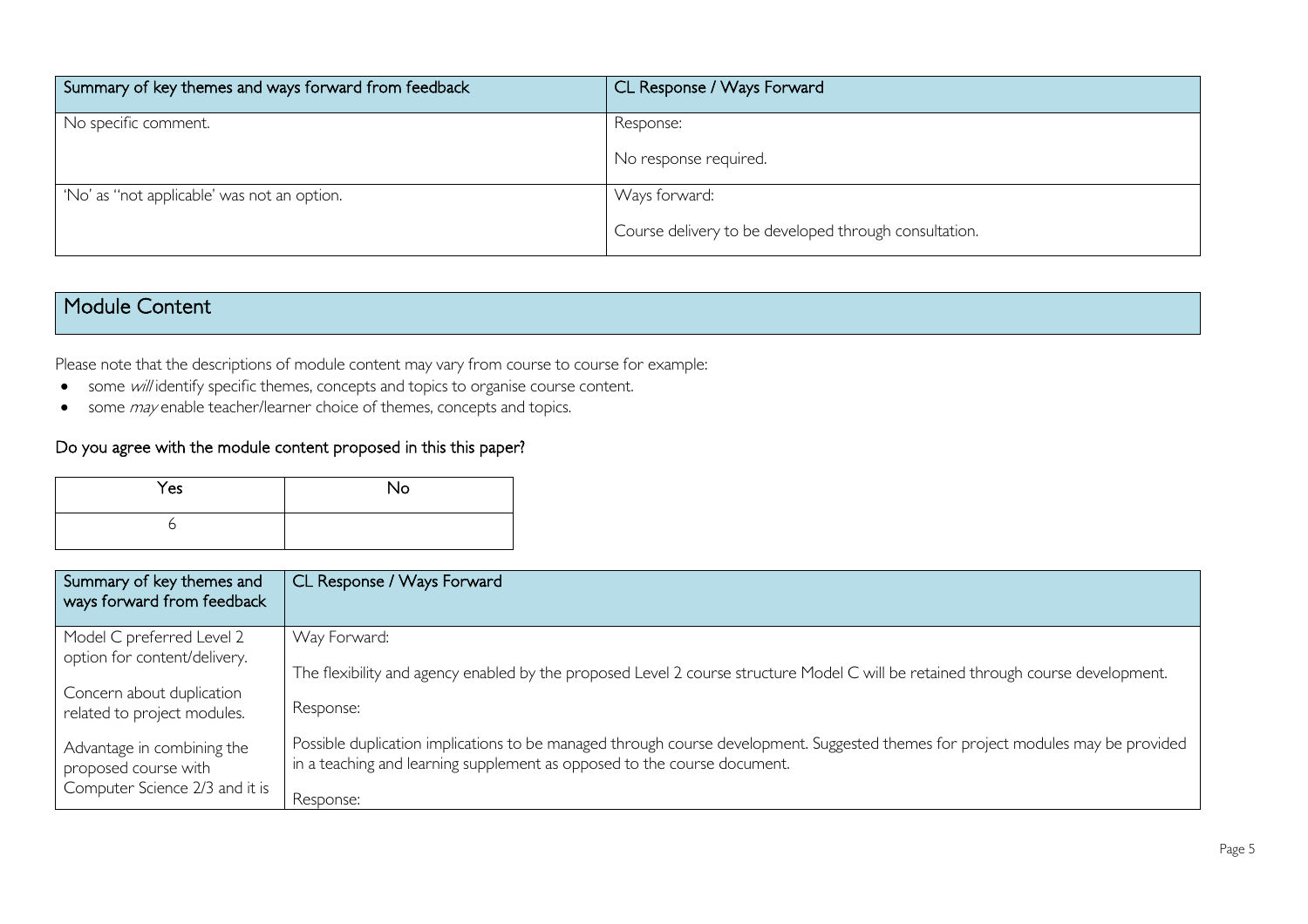| not necessarily clear what two<br>2-3 courses are needed. | Development of an Information Systems & Digital Technologies Level 2-3 course has been approved by the AAG as an independent<br>course for Tranche I. |
|-----------------------------------------------------------|-------------------------------------------------------------------------------------------------------------------------------------------------------|
| Model C preferred.                                        | Way Forward:                                                                                                                                          |
|                                                           | The flexibility and agency enabled by the proposed level 2 course structure Model C will be retained through course development.                      |

## Relationship to Possible Future Provision

Tranche 1 courses are placed in a specific curriculum focus area, which shapes the nature of the learning and the course design. There are 5 focus areas:

- Discipline based
- Personal Futures
- Professional Studies
- Transdisciplinary
- Work-based learning

#### Do you agree with the suggested Focus Area for this course?

| Yes | No |
|-----|----|
|     |    |

| Summary of key themes and ways forward from feedback                                                                                                                                                                                                                                                                                                                                                                        | CL Response / Ways Forward                                                                                                                                                                                                                                                                                                                                                                                                                                                                                                  |
|-----------------------------------------------------------------------------------------------------------------------------------------------------------------------------------------------------------------------------------------------------------------------------------------------------------------------------------------------------------------------------------------------------------------------------|-----------------------------------------------------------------------------------------------------------------------------------------------------------------------------------------------------------------------------------------------------------------------------------------------------------------------------------------------------------------------------------------------------------------------------------------------------------------------------------------------------------------------------|
| Unclear if there may be overlap with later Tranche courses. An outline of the<br>planned distinguishing features of other courses really needs to be provided (at<br>least to the end of consultation round 1) given the constraints regarding overlap<br>of objectives and content (potential duplication) and well as the desire for<br>future courses to be consistent with others developed under the new<br>framework. | Response:<br>Roadmaps indicate possible future state and as such distinguishing features for<br>proposed courses are being developed in relation to the Tranche timelines. The<br>Curriculum Leader for Technologies is cognisant of potential duplication and will guide<br>course development to ensure originality of the course. New courses will only be<br>developed where there is an identified gap or through packaging of modules<br>developed within the Years 9-12 Project, if and when, this becomes possible. |